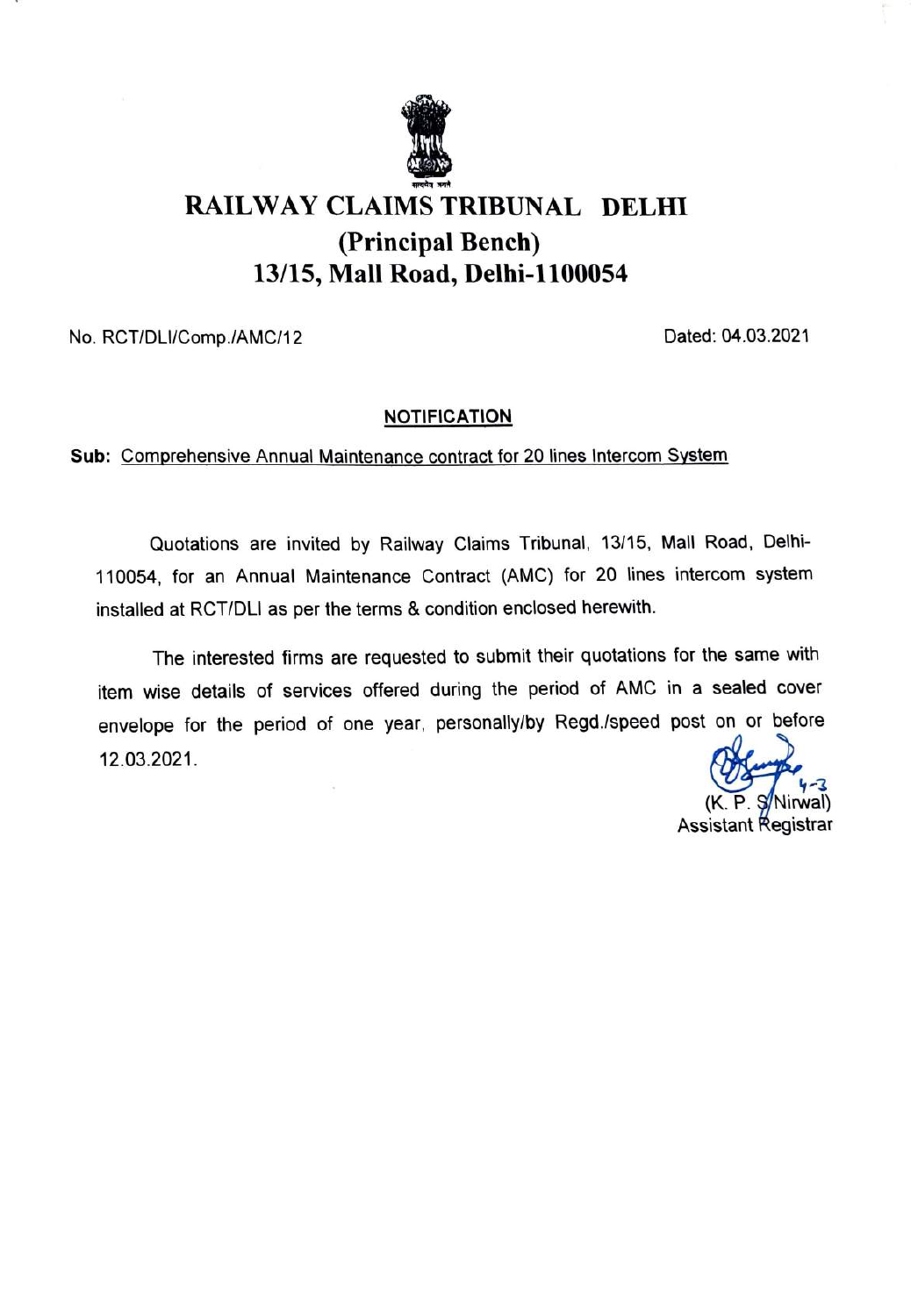## Terms and Conditions for AMC of Intercom system installed at RCT/DLI

- 1. The payment will be made to the party on a quarterly basis at the end of each quarter after submission of the bill through NEFT.
- 2. The agreement will be initially valid for a period of one year from the date of signing of the agreement. It is extendable upto 5 years on the same terms & conditions based on the satisfactory performance of the contractor and mutual agreement amongst the parties
- 3. The contractor will undertake a monthly preventive maintenance service of the equipments in addition to the services required by RCT without any extra charges during the validity of the contract period.
- 4. Any type of breakdown in the working of the intercom system due to the negligence of the company's employee will be a cause for termination of the contract without any prior notice, if Railway administration is not satisfied with the working of the firm.
- 5. A History Sheet for each intercom system will be maintained and will be signed by each user. A copy of the same will be attached with the quarterly bill for payment.
- 6. The contractor will maintain a record of the Maintenance/preventive maintenance Sheet and will hand over one copy to RCT.
- 7. The maximum response time on receipt of a complaint will be 4 hours. The firm's representative will attend to the complaint on the same date or in the morning of the next working day. In case the firm fails to attend to the complaint for more than two days at a stretch, Rs. 50/- per day will be deducted from the quarterly bill. Any failure to attend to the complaint within the stipulated time will result in the termination of the contract.
- 8. The firm will undertake regular maintenance and other services without any extra charges during the contract period.
- 9. Railway Claims Tribunal will review the performance, if necessary on a half yearly basis and if the RCT feels that the services of the firm are not satisfactory, the contract will be terminated without any notice.
- 10. In case there is any delay or deficiency in the work of the AMC provider, a penalty of Rs. 500/- for each incident shall be levied and the same will be deducted from the Contractor's bill.
- 11.Normally, the repair of equipment will be undertaken in the RCT Office. If it is not possible to repair it at the RCT office and if it is required to be taken to the contractor's workshop, the contractor will have to provide a standby equipment. For transporting the equipment to the contractor's workshop, written permission will have to be taken by the contractor and all the transpotation expenses for the sand will be borne by the contractor. The contractor will return the equipment in good working condition within the duration decided by both the parties.
- 12. Interested parties submitting quotations will give an item wise details of services offered during the period of AMC.
- 13. Repairs to any items of the intercom system which do not fall under the AMC for which the expenditure is upto a ceiling limit of Rs. 2,000/- on each occasion shall be got done from the AMC Engineer on a single quotation basis. The AMC contractor shall be bound to carry out the aforementioned additional work as and when required on the terms stipulated in the agreement.